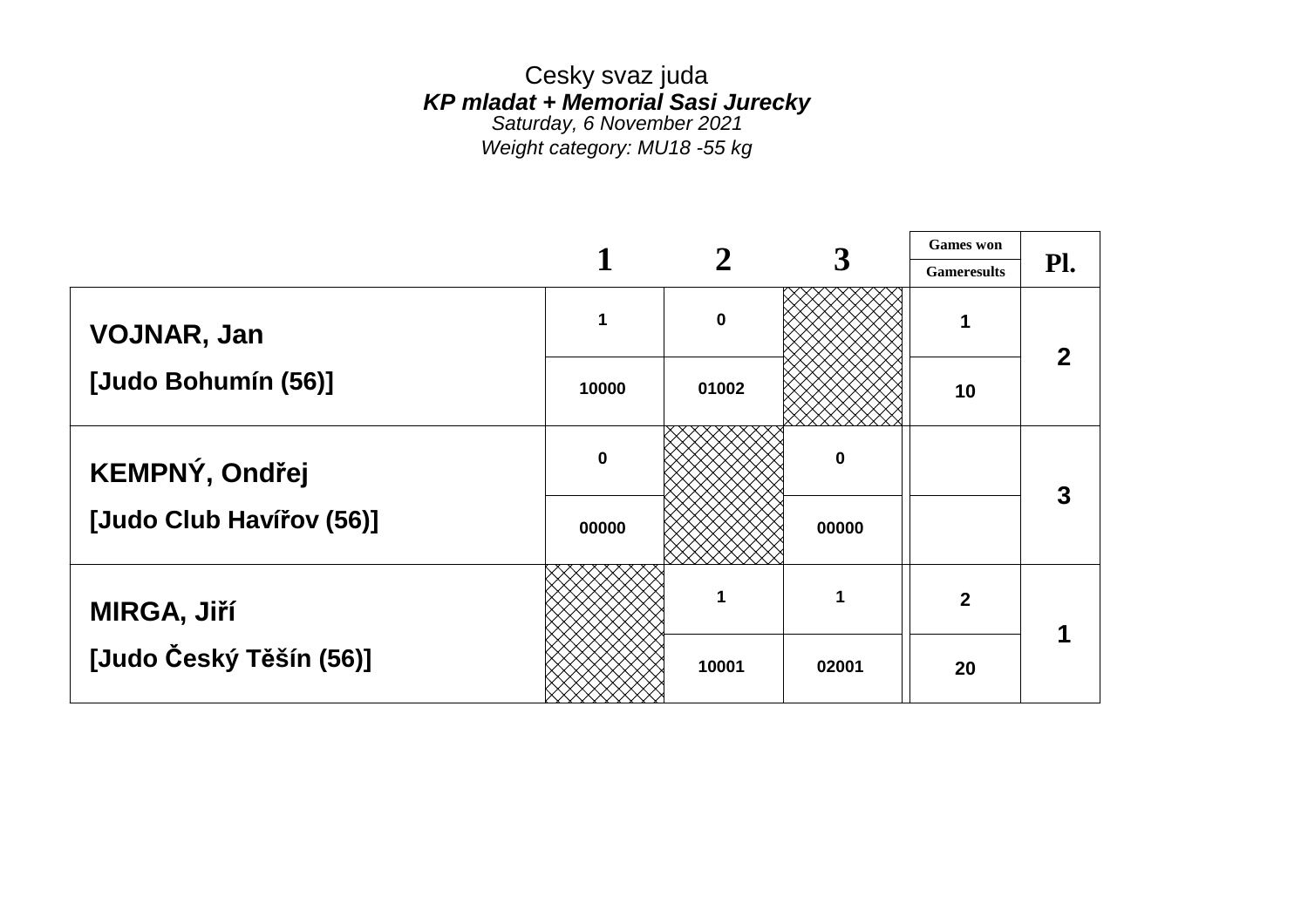#### Cesky svaz juda *KP mladat + Memorial Sasi Jurecky Saturday, 6 November 2021*

*Weight category: MU18 -60 kg*

|                            |             |       |              |             |                |          |                |          |          |          | <b>Games</b> won   |     |
|----------------------------|-------------|-------|--------------|-------------|----------------|----------|----------------|----------|----------|----------|--------------------|-----|
|                            |             | 2     | $\mathbf{3}$ | 4           | $\overline{5}$ | 6        | $\overline{7}$ | 8        | 9        | 10       | <b>Gameresults</b> | Pl. |
| PETŘKOVSKÝ, Matyáš         | $\mathbf 1$ |       | $\mathbf 0$  |             |                | $\bf{0}$ |                |          | 1        |          | $\mathbf 2$        | 3   |
| [Msk Judo Karviná (56)]    | 01000       |       | 00000        |             |                | 00000    |                |          | 10000    |          | 17                 |     |
| <b>CODREANU, Miguelu</b>   | $\bf{0}$    |       |              | $\mathbf 0$ |                |          |                |          |          | 1        | $\mathbf 2$        | 4   |
| [Sportiv Fusle (ROM)]      | 00000       |       |              | 01000       |                |          | 10000          |          |          | 01000    | 17                 |     |
| <b>CALETKA, Petr</b>       |             |       |              | $\mathbf 1$ |                |          |                |          |          |          | 4                  |     |
| [1. JC Baník Ostrava (56)] |             | 10000 |              | 02000       |                | 10000    |                | 01002    |          |          | 37                 |     |
| <b>CALETKA, Michal</b>     |             | 0     |              |             | $\bf{0}$       |          | $\bf{0}$       |          | $\bf{0}$ |          |                    |     |
| [1. JC Baník Ostrava (56)] |             | 00000 |              |             | 00000          |          | 00000          |          | 00000    |          |                    | 5   |
| <b>VONTOR, Tomáš</b>       |             |       | 1            |             | 1              |          |                | $\bf{0}$ |          | $\bf{0}$ | $\overline{2}$     |     |
| [1. JC Baník Ostrava (56)] |             |       | 01000        |             | 10000          |          |                | 00002    |          | 00001    | 17                 | 2   |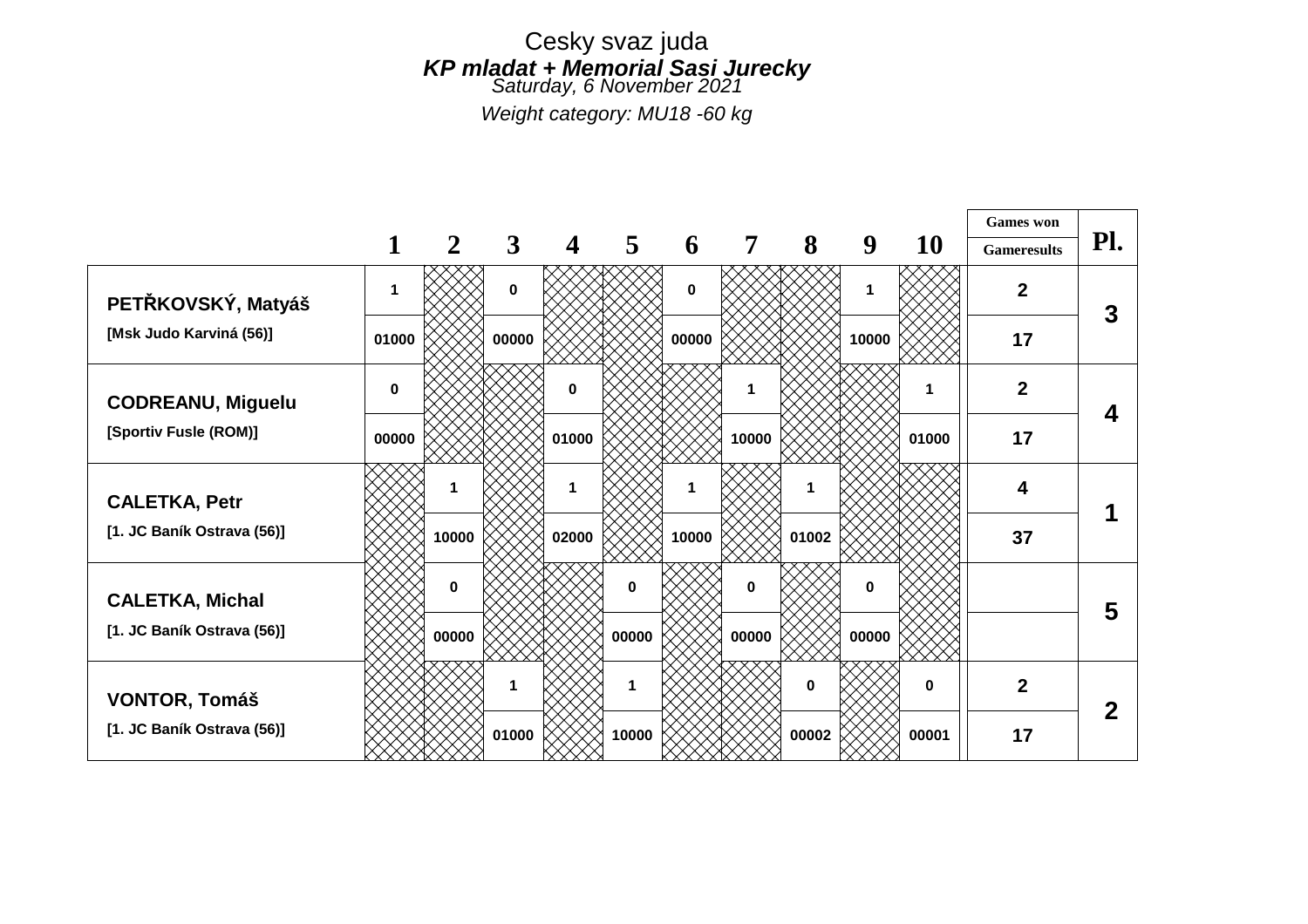#### Cesky svaz juda *KP mladat + Memorial Sasi Jurecky Weight category: MU18 -66 kg*

| Pool A                        |          |              |                |          |          |           | <b>Games</b> won   | Pl. |
|-------------------------------|----------|--------------|----------------|----------|----------|-----------|--------------------|-----|
|                               |          | $\mathbf{2}$ | 5 <sup>5</sup> | 6        | 9        | <b>10</b> | <b>Gameresults</b> |     |
| <b>KYSILKO, Jakub</b>         | $\bf{0}$ |              | $\bf{0}$       |          | $\bf{0}$ |           |                    |     |
| [Judo Nový Jičín (56)]        | 00000    |              | 00000          |          | 00000    |           |                    |     |
| <b>KRISTEN, Nicolas</b>       | 1        |              |                |          |          | 0         | $\mathbf{2}$       |     |
| [1. JC Baník Ostrava (56)]    | 10000    |              |                | 10000    |          | 00000     | 20                 |     |
| SOLČÁN, Sebastian             |          |              |                | $\bf{0}$ |          |           | $\mathbf{2}$       | 2   |
| [Sk Město Frýdek-Místek (56)] |          | 10000        |                | 00000    | 10000    |           | 20                 |     |
| ZVARA, Lukáš                  |          | $\bf{0}$     |                |          |          |           | $\mathbf{2}$       | 3   |
| [Dukla Banská Bystrica (SVK)] |          | 00000        | 10000          |          |          | 10000     | 20                 |     |

|          |   |       |             |    | <b>Games</b> won   |     |
|----------|---|-------|-------------|----|--------------------|-----|
|          |   |       |             |    | <b>Gameresults</b> | Pl. |
| $\bf{0}$ |   |       | $\mathbf 0$ |    |                    | 3   |
| 00000    |   |       | 01001       |    |                    |     |
|          |   | 0     |             |    |                    | 2   |
| 10000    |   | 00000 |             |    | 10                 |     |
|          |   |       |             |    | $\overline{2}$     |     |
|          |   | 10000 | 02001       |    | 20                 |     |
|          |   |       |             |    |                    |     |
|          | 3 | 7     | 8           | 11 | 12                 |     |

## FINAL ROUND

| A1 1JUO        | <b>KRISTEN, Nicolas</b>  |    | <b>1JUO</b> | <b>LAVRUKHIN, D. 0</b> |    |                          |                   |
|----------------|--------------------------|----|-------------|------------------------|----|--------------------------|-------------------|
| <b>B2</b> 1JUO | LAVRUKHIN, D.            | 13 |             |                        | 15 | <b>VANDRIAK, Gabriel</b> | 1                 |
| $ B1 $ JCHA    | <b>VANDRIAK, Gabriel</b> | 10 | <b>JCHA</b> | VANDRIAK, G. 10        |    |                          |                   |
| $ A2 $ MEFM    | SOLÈÁN, Sebastian        | 14 |             |                        |    | LAVRUKHIN, D.            | 1JUO <sub>2</sub> |
|                |                          |    |             |                        |    | <b>KRISTEN, N.</b>       | <b>1JU03</b>      |
|                |                          |    |             |                        |    | SOLČÁN, S.               | <b>MEFM</b>       |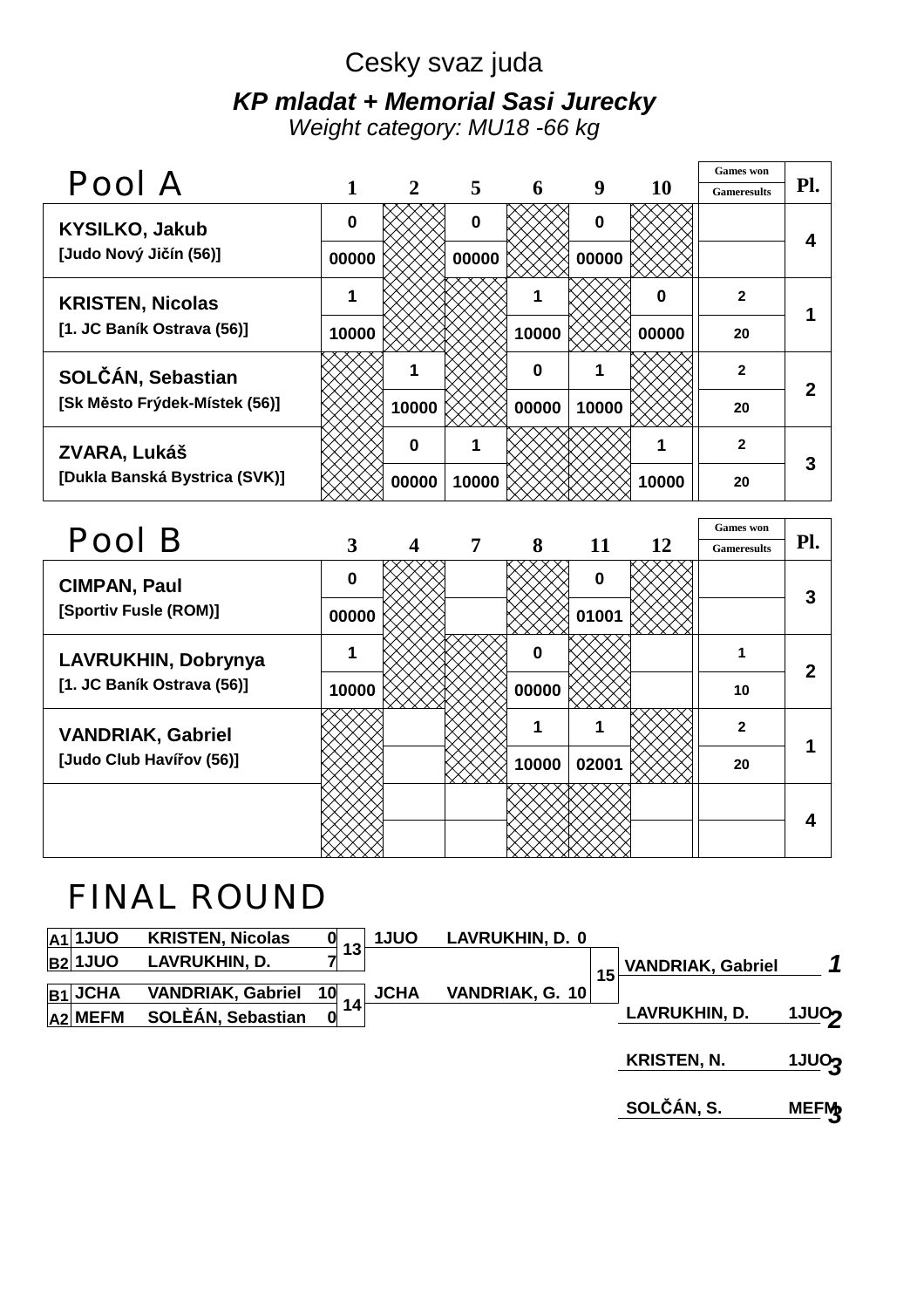# Cesky svaz juda *KP mladat + Memorial Sasi Jurecky*

*Weight category: MU18 -73 kg*

|                          |             |              |       |          |                  |           | <b>Games</b> won   |     |
|--------------------------|-------------|--------------|-------|----------|------------------|-----------|--------------------|-----|
| Pool A                   |             | 2            | 5     | 6        | 9                | <b>10</b> | <b>Gameresults</b> | Pl. |
| ILIE, George             |             |              | 1     |          | 1                |           | 3                  |     |
| [Sportiv Fusle (ROM)]    | 02000       |              | 10000 |          | 10000            |           | 30                 |     |
| <b>KAPSIA, Stanislav</b> | $\mathbf 0$ |              |       | $\bf{0}$ |                  |           |                    | 3   |
| [Judo Beskydy (56)]      | 00000       |              |       | 00000    |                  | 02000     | 10                 |     |
| PASTORNICKÝ, Ladislav    |             |              |       | 1        | $\boldsymbol{0}$ |           | $\overline{2}$     | 2   |
| [Msk Judo Karviná (56)]  |             | 01000        |       | 10000    | 00000            |           | 17                 |     |
| <b>BÖHM, Vojtěch</b>     |             | $\mathbf{0}$ | 0     |          |                  | $\bf{0}$  |                    |     |
| [Judo Bohumín (56)]      |             | 00000        | 00000 |          |                  | 00001     |                    |     |

| Pool B                        |          |          |       |                |       |       | <b>Games</b> won   |     |
|-------------------------------|----------|----------|-------|----------------|-------|-------|--------------------|-----|
|                               | 3        | 4        | 7     | 8              | 11    | 12    | <b>Gameresults</b> | Pl. |
| <b>STAN, Andrei</b>           | $\bf{0}$ |          | 1     |                |       |       | $\mathbf{2}$       | 3   |
| [Sportiv Fusle (ROM)]         | 01000    |          | 10000 |                | 01000 |       | 17                 |     |
| <b>DUONG, Dominik</b>         |          |          |       | $\bf{0}$       |       |       | $\mathbf{2}$       | 2   |
| [Dukla Banská Bystrica (SVK)] | 10000    |          |       | 00000          |       | 02000 | 20                 |     |
| VANĚK, Jakub                  |          |          |       | 1              | 0     |       | $\mathbf{2}$       |     |
| [Msk Judo Karviná (56)]       |          | 02000    |       | 00000<br>10000 |       | 20    |                    |     |
| KOLÁŘ, Vojtěch                |          | $\bf{0}$ | 0     |                |       | 0     |                    |     |
| [1. JC Baník Ostrava (56)]    |          | 00000    | 00000 |                |       | 00000 |                    |     |

## FINAL ROUND

| A <sub>1</sub> |             | ILIE, George          |          | <b>SV22</b> | DUONG, D.     |    |                       |             |
|----------------|-------------|-----------------------|----------|-------------|---------------|----|-----------------------|-------------|
|                | $ B2 $ SV22 | <b>DUONG, Dominik</b> | 13<br>10 |             |               | 15 | <b>DUONG, Dominik</b> |             |
| B <sub>1</sub> | <b>MSKK</b> | VANIK, Jakub          |          | <b>MSKK</b> | PASTORNICKÝ 0 |    |                       |             |
|                | $ A2 $ MSKK | PASTORNICKÝ, L.       | 14<br>10 |             |               |    | <b>PASTORNICKÝ</b>    | <b>MSKK</b> |
|                |             |                       |          |             |               |    | ILIE, George          | 2           |
|                |             |                       |          |             |               |    | VANĚK, Jakub          | <b>MSKK</b> |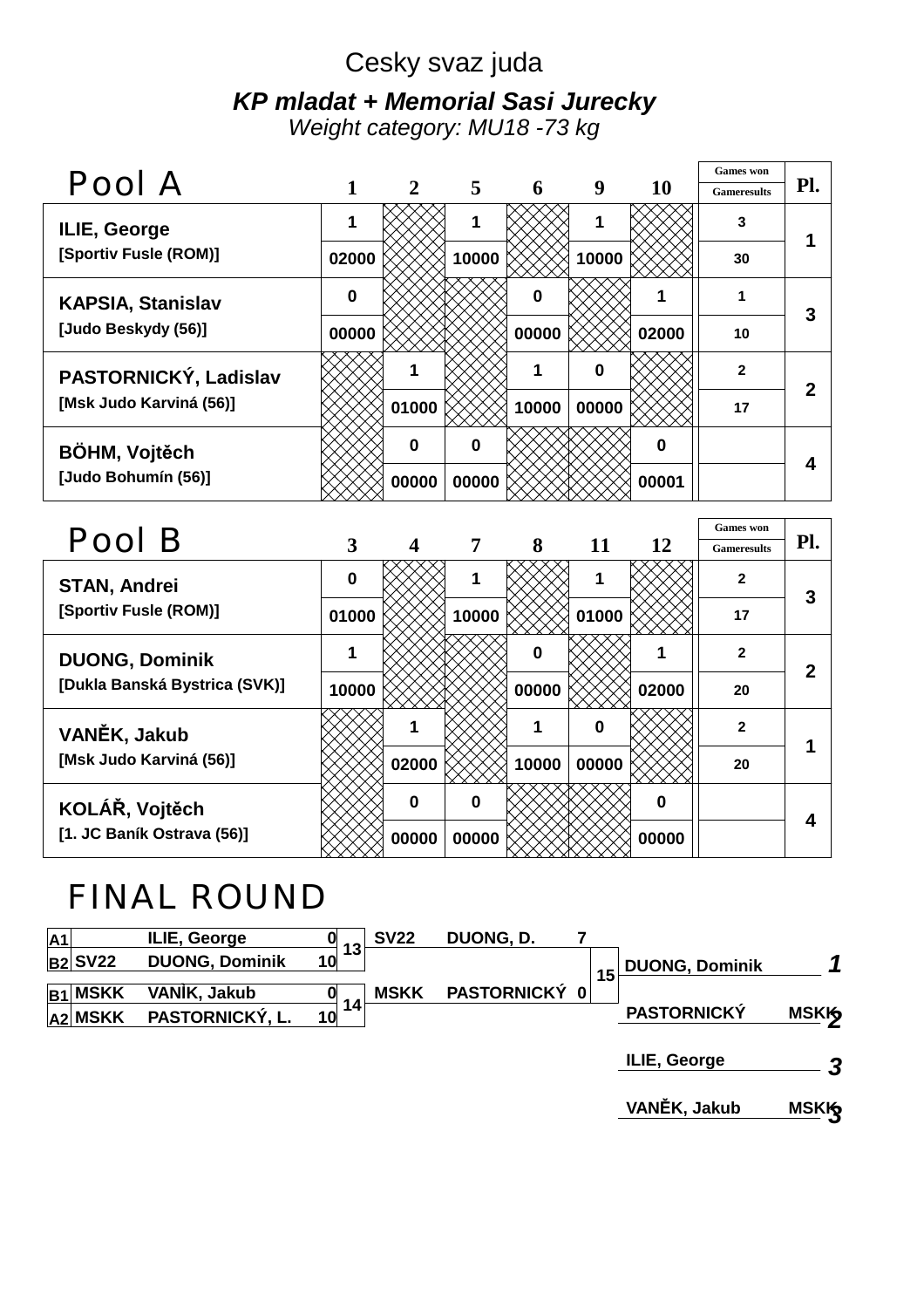#### Cesky svaz juda *KP mladat + Memorial Sasi Jurecky*

*Saturday, 6 November 2021 Weight category: MU18 -81 kg*

┱

|                       |             |              |             |             |             |             | <b>Games</b> won   |     |
|-----------------------|-------------|--------------|-------------|-------------|-------------|-------------|--------------------|-----|
|                       |             | $\mathbf{2}$ | 3           |             | 5           | 6           | <b>Gameresults</b> | Pl. |
| <b>KAPSIA, Václav</b> | $\mathbf 0$ |              | 1           |             | $\mathbf 0$ |             |                    | 3   |
| [Judo Beskydy (56)]   | 01000       |              | 10000       |             | 00000       |             | 10                 |     |
| <b>ILIE, Antonio</b>  |             |              |             | $\mathbf 0$ |             |             | $\boldsymbol{2}$   | 2   |
| [Sportiv Fusle (ROM)] | 02000       |              |             | 00001       |             | 10000       | 20                 |     |
| <b>STER, Zenoviu</b>  |             |              |             | 1           |             |             | 3                  |     |
| [Sportiv Fusle (ROM)] |             | 02000        |             | 10001       | 10000       |             | 30                 |     |
| TOMEČEK, Metoděj      |             | $\Omega$     | $\mathbf 0$ |             |             | $\mathbf 0$ |                    | 4   |
| [Judo Závišice (56)]  |             | 01000        | 00000       |             |             | 00000       |                    |     |